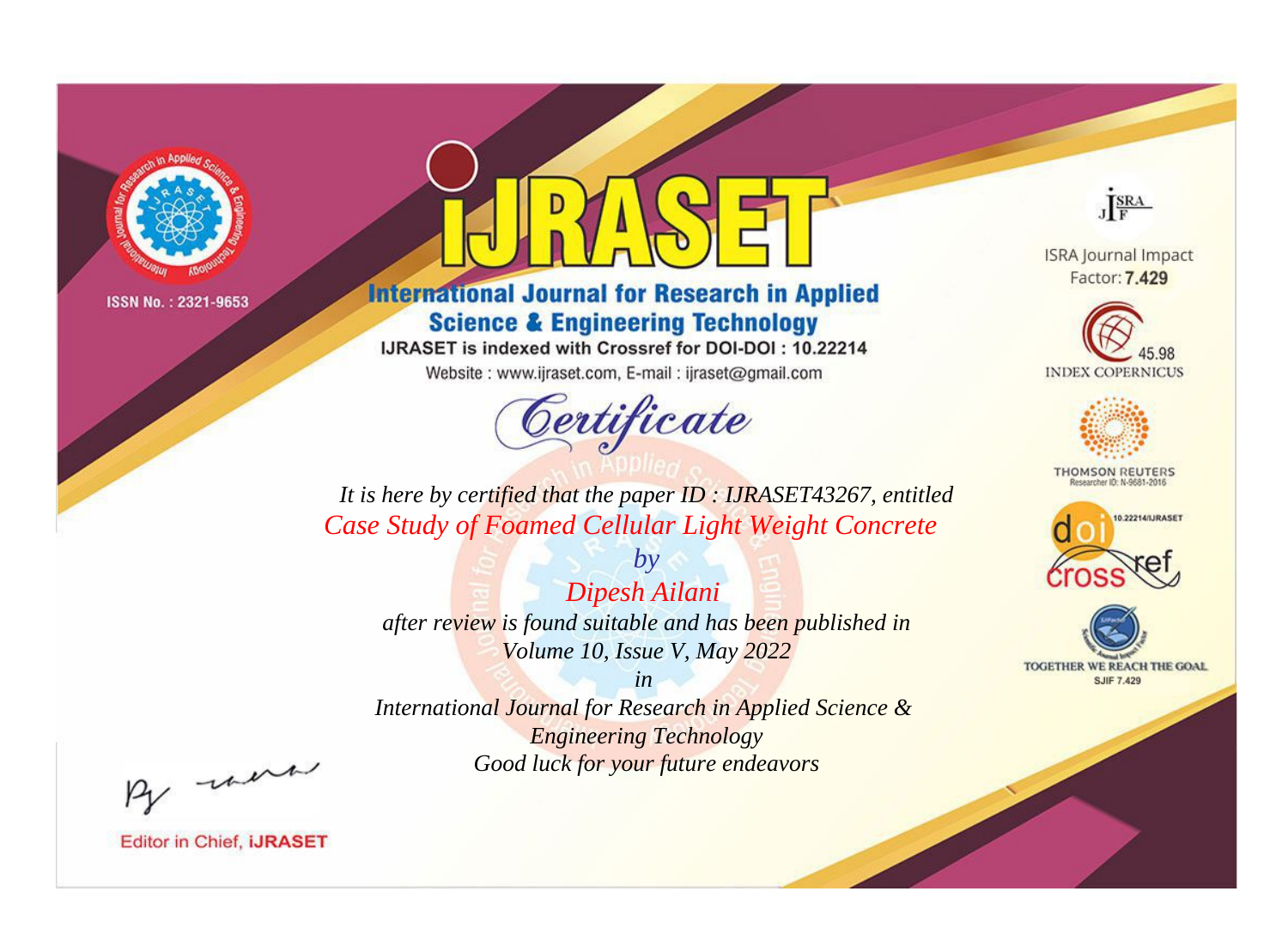

# **International Journal for Research in Applied Science & Engineering Technology**

IJRASET is indexed with Crossref for DOI-DOI: 10.22214

Website: www.ijraset.com, E-mail: ijraset@gmail.com



JERA

**ISRA Journal Impact** Factor: 7.429





**THOMSON REUTERS** 



TOGETHER WE REACH THE GOAL **SJIF 7.429** 

*It is here by certified that the paper ID : IJRASET43267, entitled Case Study of Foamed Cellular Light Weight Concrete*

*Ankesh Kamone after review is found suitable and has been published in Volume 10, Issue V, May 2022*

*by*

*in* 

*International Journal for Research in Applied Science & Engineering Technology Good luck for your future endeavors*

By morn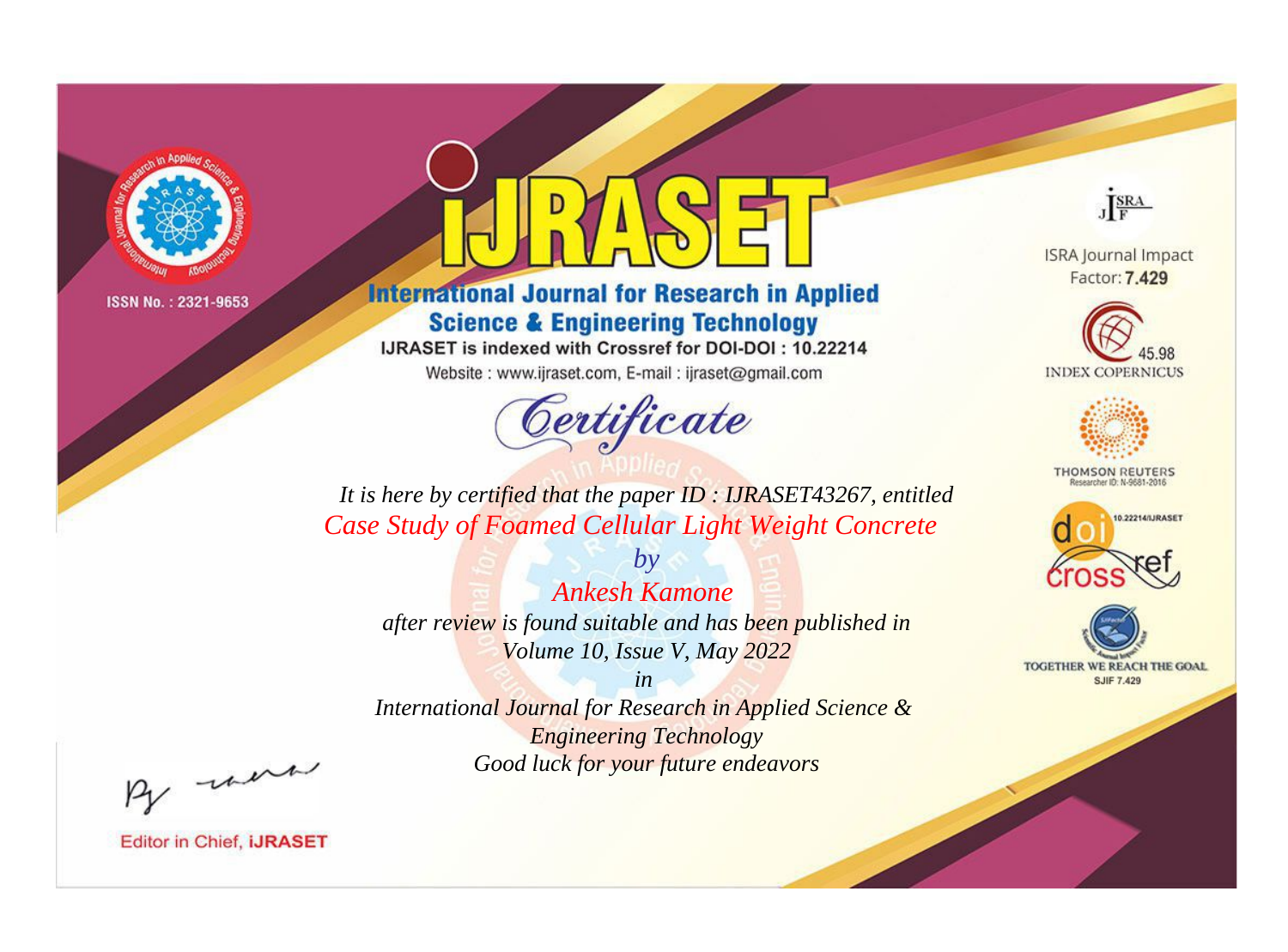

# **International Journal for Research in Applied Science & Engineering Technology**

IJRASET is indexed with Crossref for DOI-DOI: 10.22214

Website: www.ijraset.com, E-mail: ijraset@gmail.com



JERA

**ISRA Journal Impact** Factor: 7.429





**THOMSON REUTERS** 



TOGETHER WE REACH THE GOAL **SJIF 7.429** 

*It is here by certified that the paper ID : IJRASET43267, entitled Case Study of Foamed Cellular Light Weight Concrete*

*by Siddhart Rao after review is found suitable and has been published in Volume 10, Issue V, May 2022*

*in* 

*International Journal for Research in Applied Science & Engineering Technology Good luck for your future endeavors*

By morn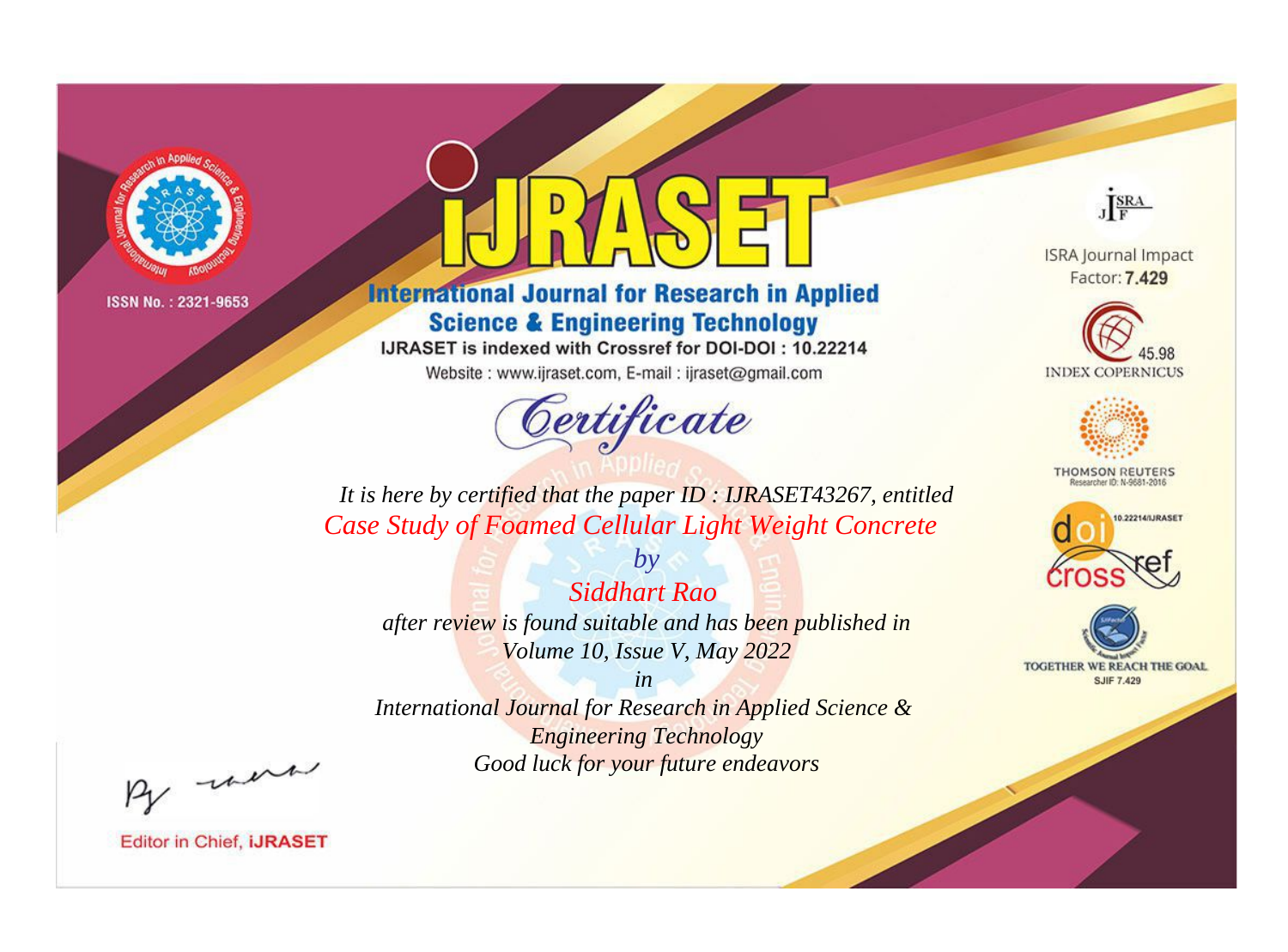

# **International Journal for Research in Applied Science & Engineering Technology**

IJRASET is indexed with Crossref for DOI-DOI: 10.22214

Website: www.ijraset.com, E-mail: ijraset@gmail.com



JERA

**ISRA Journal Impact** Factor: 7.429





**THOMSON REUTERS** 



TOGETHER WE REACH THE GOAL **SJIF 7.429** 

*It is here by certified that the paper ID : IJRASET43267, entitled Case Study of Foamed Cellular Light Weight Concrete*

*Pavan Bhonge after review is found suitable and has been published in Volume 10, Issue V, May 2022*

*by*

*in* 

*International Journal for Research in Applied Science & Engineering Technology Good luck for your future endeavors*

By morn